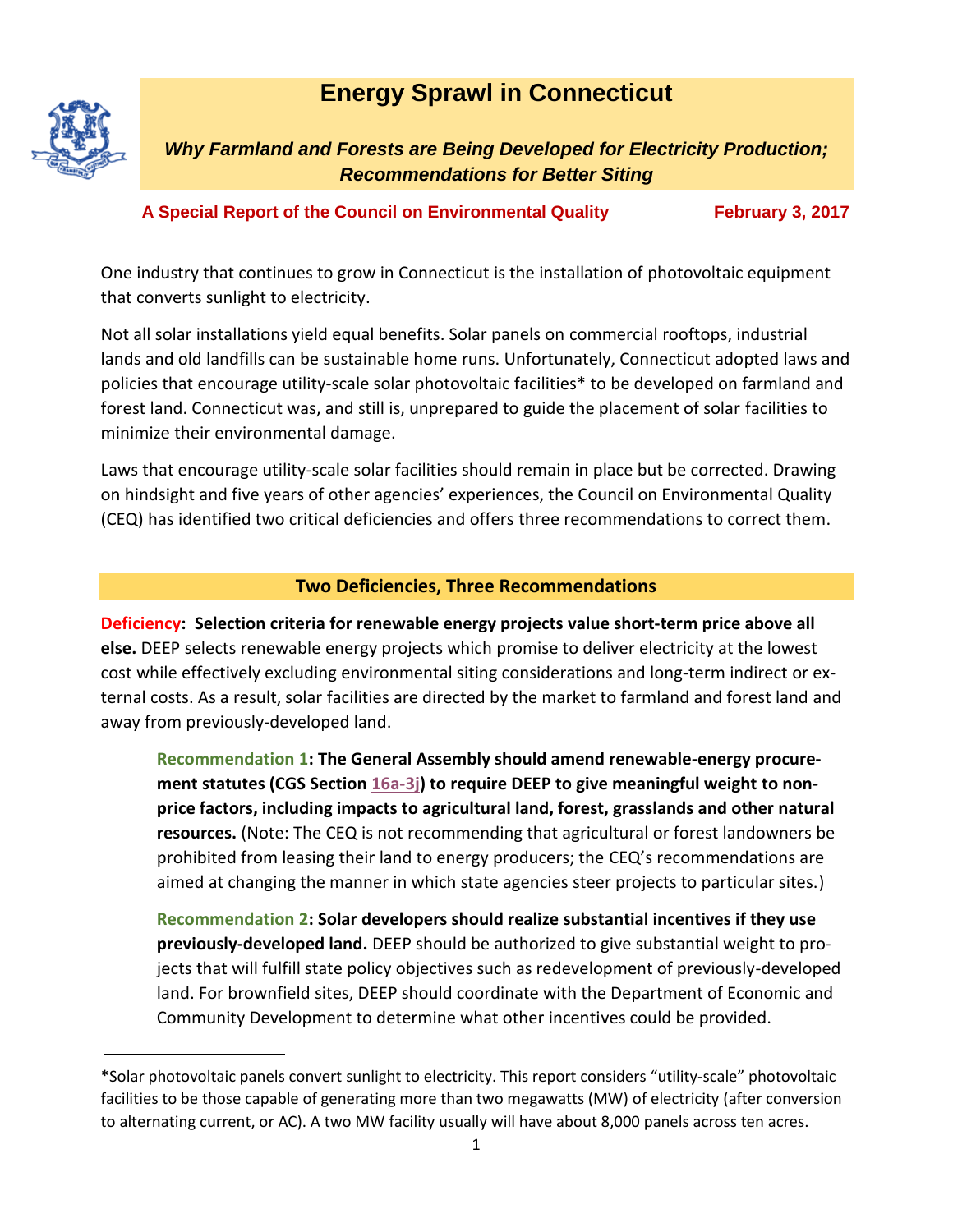**Deficiency: Utility-scale photovoltaic facilities must be approved by the Connecticut Siting Council (CSC) with very limited discretion.** The CSC, required to approve solar facilities by declaratory ruling, cannot deny approval if a solar project meets DEEP's air and water standards. Except where wetlands are affected, forests and other natural resources are not factors in siting approvals. (Municipal regulation is pre-empted. $1$ )

**Recommendation 3: Utility-scale solar developments should be required to obtain a Certificate of Environmental Compatibility and Public Need from the Connecticut Siting Council.** Current statutes (CGS Section [16-50k\)](https://www.cga.ct.gov/current/pub/chap_277a.htm#sec_16-50k) require the CSC to approve such projects by declaratory ruling. The Certificate is the approval tool for most facilities regulated by the CSC, from power plants to cell towers. In addition, the General Assembly should amend the statute to require the CSC to consider impacts to agricultural land in all decisions.

#### **Hindsight**

Important laws to encourage renewable energy development were adopted in 2005, 2011, 2013 and 2015. Probably few residents in 2005 realized that, by 2016, solar photovoltaic facilities would become the largest single type of development consuming agricultural land and forest land in Connecticut. In 2016, the area of farmland and forest selected and/or approved for development of solar facilities nearly equaled the area of such lands preserved by the state in an average year.



and Forest vs. Average Annual Land Conservation

Figure A: 2016 Solar Development on Farm

*"Selected" means selected by DEEP for renewable-energy procurement. "Approved" means approved by the Connecticut Siting Council (CSC). Any project that was selected AND approved was counted only once. The 2016 figures do not include the 25 small-scale (less than 20 MW each) projects selected in November.*

The category of land – farmland or forest – was determined from information provided by the project devel*opers to DEEP and/or the CSC. Zoning was not considered.*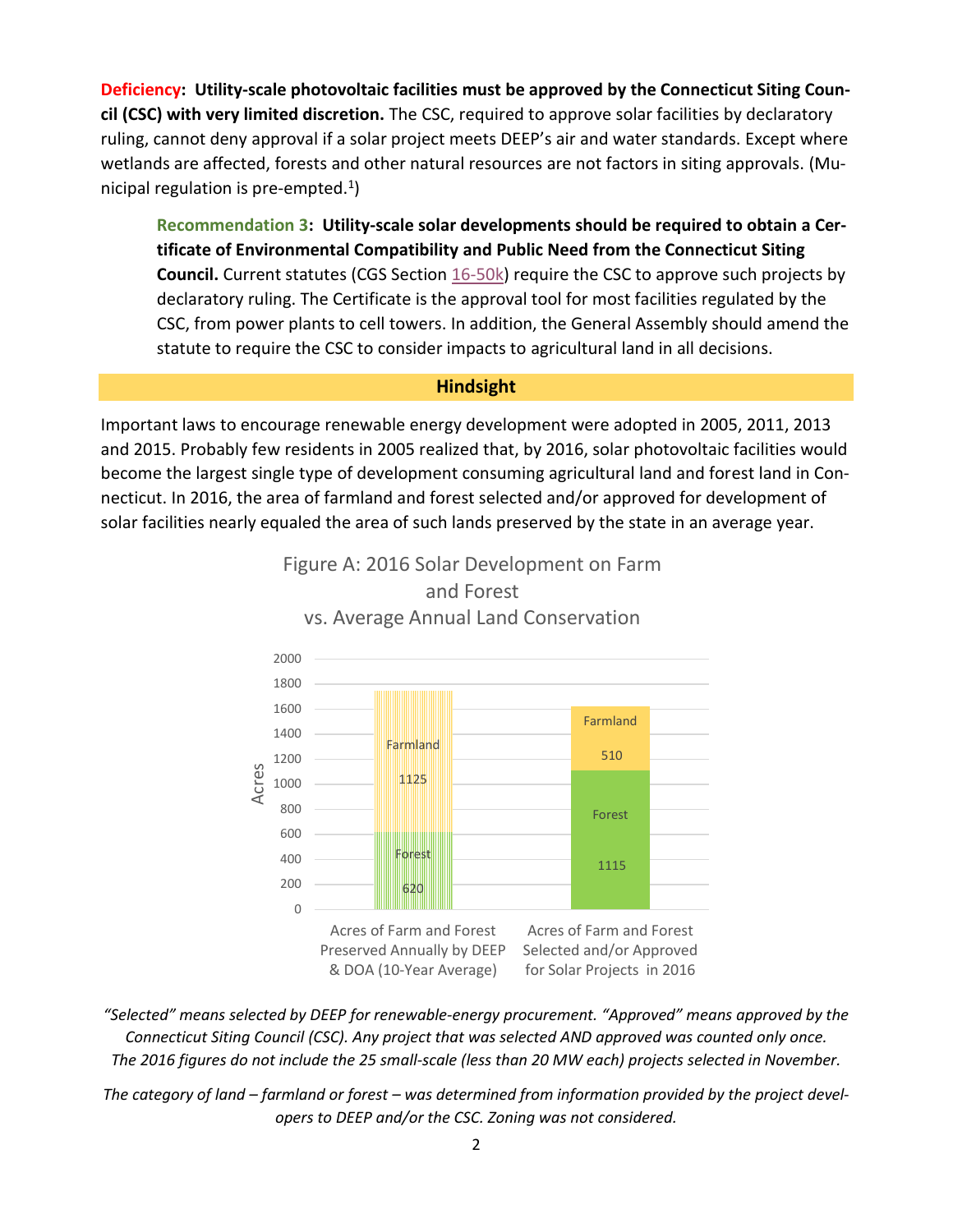The trend toward placement of solar photovoltaic facilities on farmland and forest is accelerating, with 1600 acres selected and/or approved in 2016 (Figure A), up from 200 acres in 2015. There is an irony in the state's spending millions of dollars to preserve agricultural and forest land and to encourage private forest management and conservation while, with another hand, encouraging conversion of similar lands into electricity-generating facilities.

In 2011, DEEP made its first foray into selecting large solar projects to provide renewable power to the major electric distribution companies (EDCs). After soliciting bids from 21 projects, DEEP selected two. One has been built on (formerly) active farmland in Somers and one on inactive agricultural soils in East Lyme. DEEP awarded points for non-price criteria, but the weighting was done in a way that caused pricing criteria to completely overwhelm non-price considerations. Several projects were proposed for brownfields or other developed sites but were not selected. Predictably, the proposed electricity price from some of those projects was higher than from farmland-based projects, but that was not true in every case. Either way, the differences in price were small, and the actual impact, if any, of the price differential to retail electricity customers was not determined prior to selection.

Even if the selection criteria had been designed so that siting criteria *could* have made a difference, DEEP did not intend to disadvantage farmland. The projects proposed for farmland received three out of a possible five points awarded for siting criteria (a very small percentage of the overall selection criteria) because farmland was scored as "otherwise reclaimed

# Corn & Birds vs. Kilowatts? Or Corn, Birds *and* Kilowatts?

Connecticut operates a Department of Agriculture to "foster a healthy economic, environmental and social climate for agriculture by developing, promoting and regulating agricultural businesses; protecting agricultural resources…" To accomplish this mission, Connecticut spends more than ten million state dollars every year, much of which is matched or boosted by federal, municipal and private funds. In 2011, the General Assembly directed the Governor's Council for Agricultural Development to recommend ways to increase consumer spending on food grown in-state to five percent of all food spending (double its current share). Does it make sense for another agency to promote industrial development of productive farmland?

Until the past decade, housing and commercial development were the biggest sectors converting land out of agriculture. Then, according to land-cover data presented in *[Envi](http://www.ct.gov/ceq/cwp/view.asp?a=4772&q=572764)[ronmental Quality](http://www.ct.gov/ceq/cwp/view.asp?a=4772&q=572764) in Connecticut*, the acreage of land used for agriculture remained fairly steady during and after the recession that began in 2007. It now appears that development of energy facilities is the largest single factor driving land out of agriculture. While agricultural landowners benefit from leasing land for energy production, other farmers lose leased acreage essential to their business. Farmers looking for replacement lands could find rents increasing as available land diminishes. Connecticut long ago concluded that support of the agricultural sector and conservation of productive land was worth state investment. When the state selects energy facilities solely on the basis of their electricity price, it neglects the costs incurred elsewhere in the economy. Farmland and forest land provide important ecosystem services, including dampening the effects of a changing climate, that benefit Connecticut residents.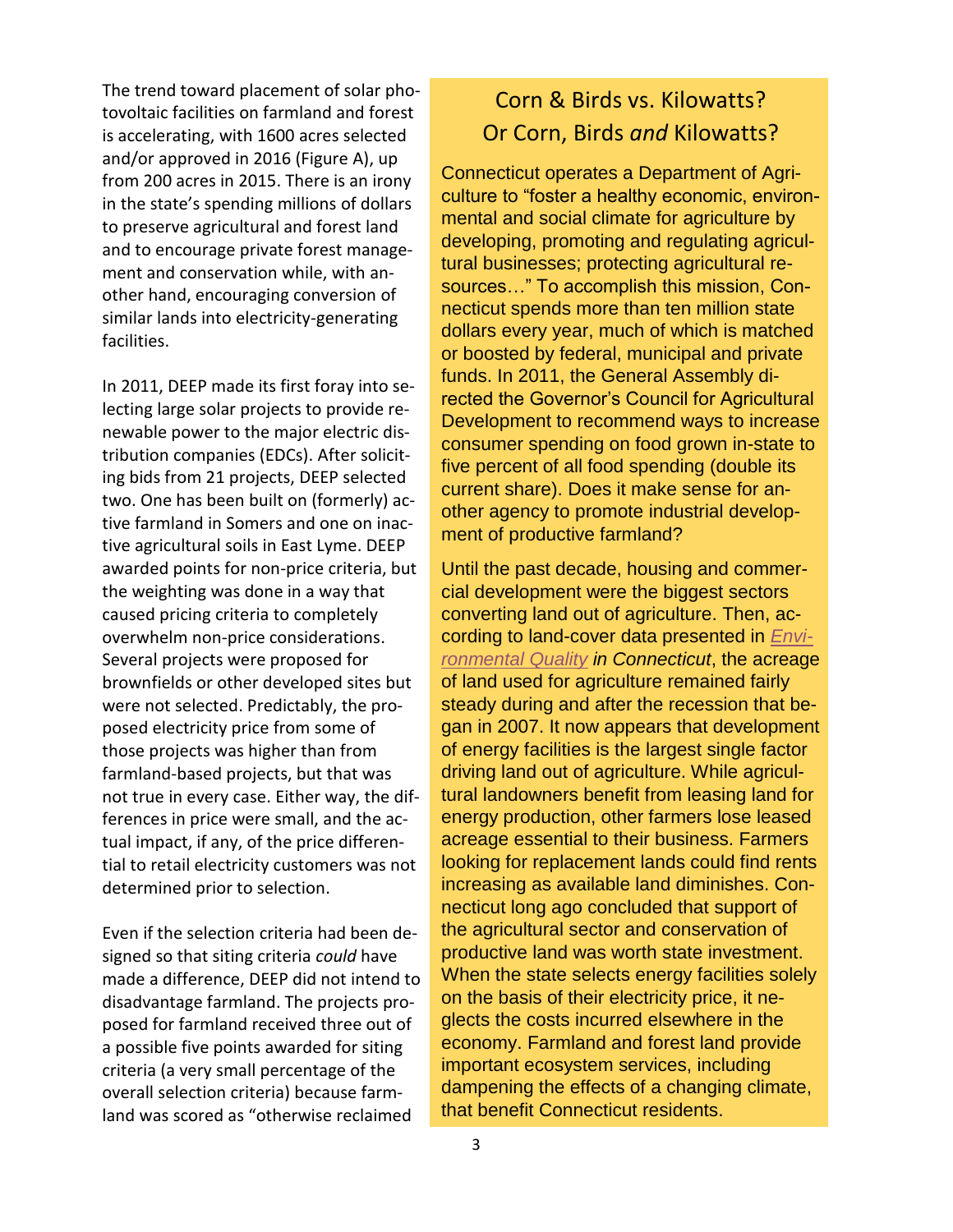space;" there was very little opportunity for the brownfield projects (getting all five points) to gain any advantage. As noted above, the pricing criteria dominated the point system completely; the siting points were effectively meaningless.

In 2016, DEEP worked with Massachusetts and Rhode Island to issue a three-state Clean Energy [Request for Proposals](https://cleanenergyrfp.com/) for large (at least 20 MW capacity) renewable energy projects. From 27 proposals, which included solar, wind, fuel cells, hydroelectric and interstate transmission lines, the winners were overwhelmingly solar farms proposed for farmland and forest (see Figures B and C, next page).

Even though the selection of projects is ostensibly neutral with regard to generation sources (solar, wind, fuel cells, etc.), the outcome of the 2016 selection process could have been predicted to result in a preponderance of solar photovoltaic power facilities on farmland and forest. Reports from as long ago as 2012 explain very clearly why developers of such facilities prefer farmland.<sup>2</sup> Also, it has been reported to the CEQ that the site-selection criteria of some solar development companies clearly favor flat, cleared land away from ledge and shallow bedrock that can be developed rapidly. One of the criteria – proximity to transmission facilities – means that some farmland that was adjacent to transmission lines was selected for solar development and probably was not in jeopardy of being developed for other purposes and therefore would have remained productive farmland.

Energy facilities are no exception to the general rule guiding development: it is nearly always cheaper to build on agricultural land and clean forest land than it is to remediate a parcel that might be contaminated or in some way complicated by previous land uses. Without policies that guide solar photovoltaic power facilities toward brownfields, industrial lands and other disturbed areas, the market will place them on farmland and forest.

A surprising result (to the CEQ) of the 2016 three-state RFP process is that two of the six solar photovoltaic power facilities selected for Connecticut were selected by Massachusetts and Rhode Island but not Connecticut itself. Nevertheless, the projects probably will be constructed here.

# **There are More**

In late November, 2016, DEEP selected 25 smaller-scale (between two and 20 MW) renewable energy projects out of 105 proposed. Some of the selected projects are proposed for landfills or other previously-developed sites, but the locations of others are not yet available to the public, as bidders (and DEEP) are allowed to keep the proposed locations confidential. No further analysis of the November selections is possible at this time.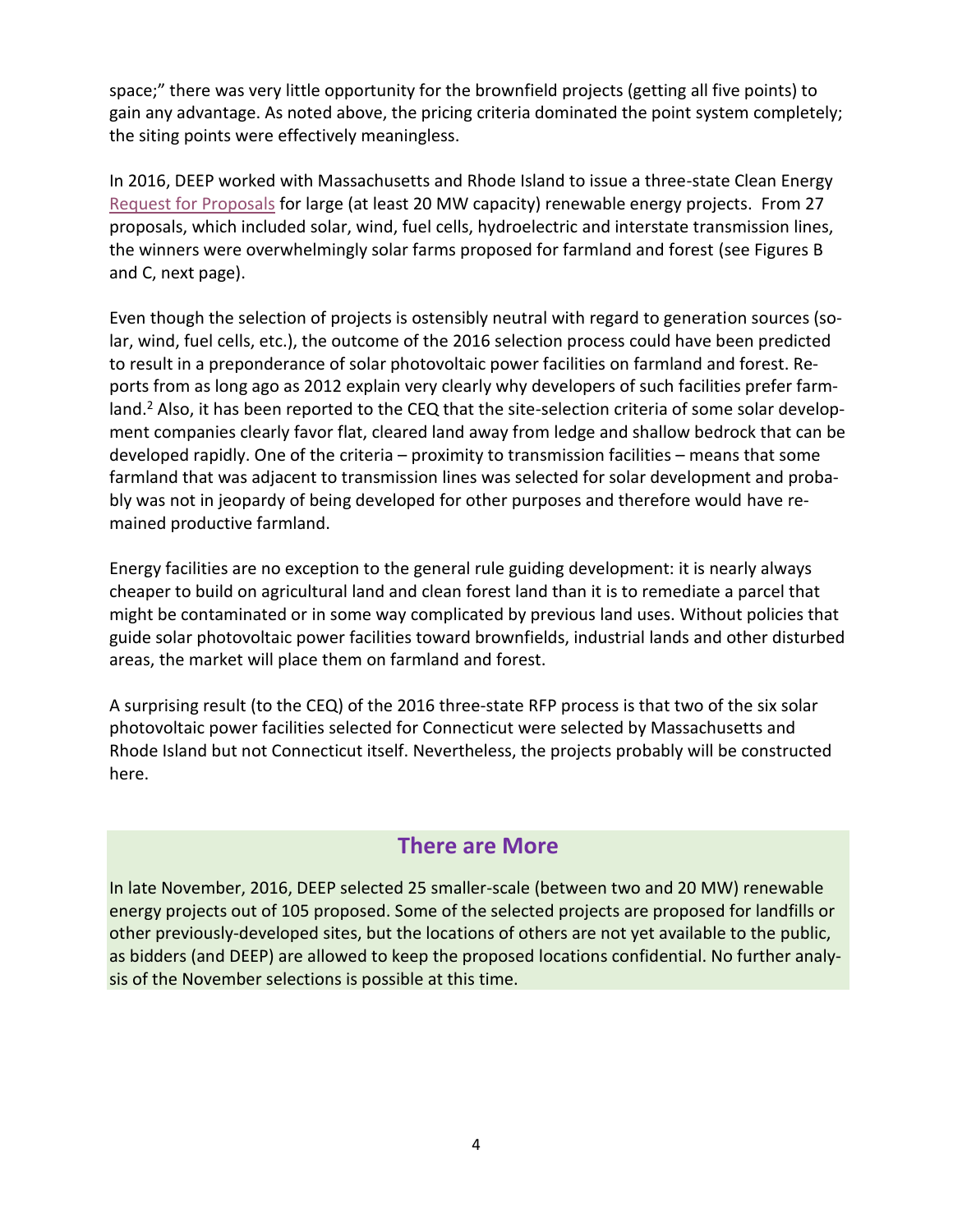Figure B: Types of Utility-Scale Renewable Energy Facilities, Proposed vs. Selected in 2016



Conclusion: The use of price criteria alone strongly favored solar over other project types.

Figure C: Location of Utility-Scale Renewable Energy Facilities, Proposed vs. Selected in 2016



Conclusion: The 2016 project-selection process resulted in a disproportionate number of projects in Connecticut. All of the projects selected for Connecticut (unlike other states) were proposed for farmland or undeveloped land.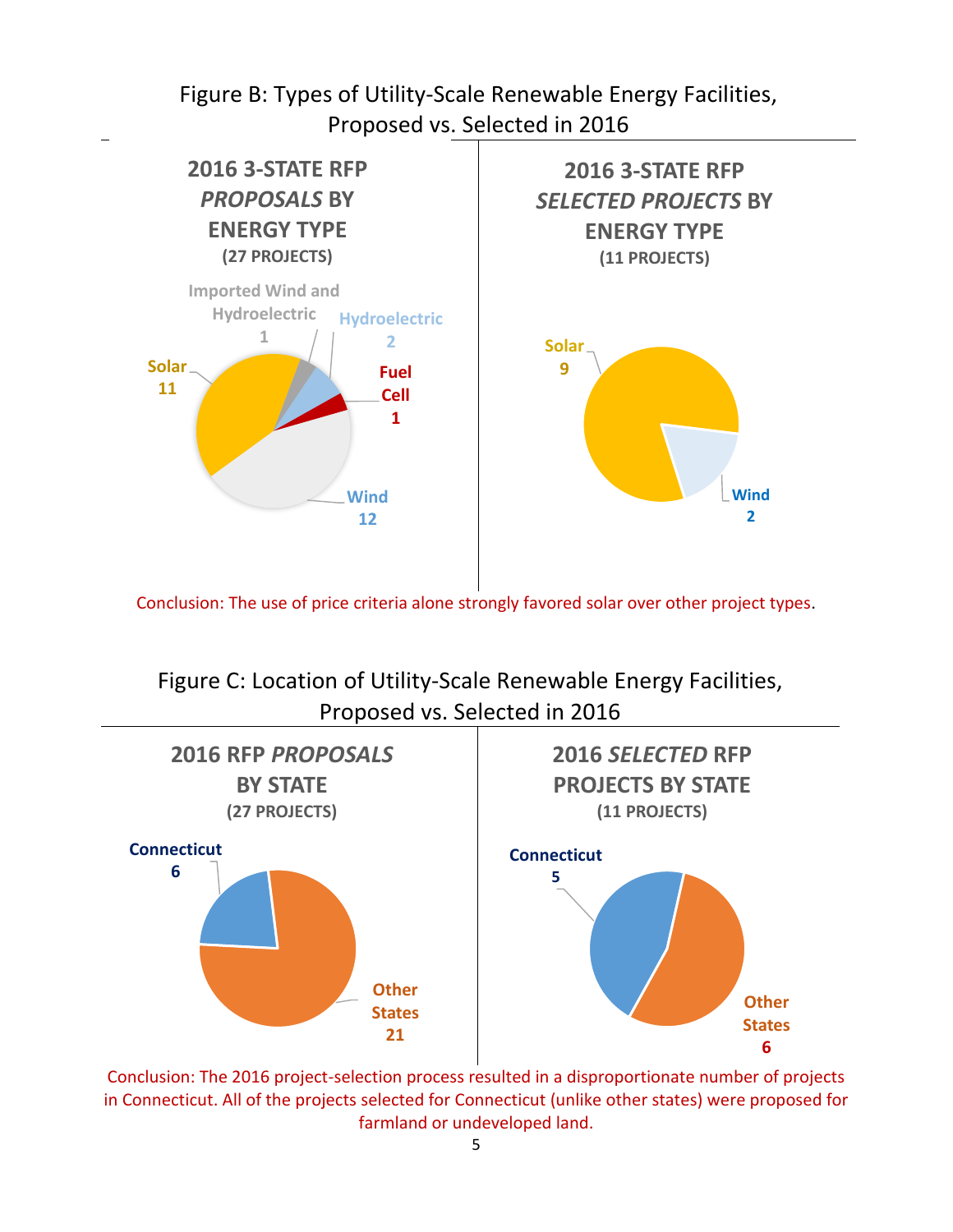# **What is Driving the Push for Solar on Farms and Forests?**

# **The Need for Renewables**

For nearly 20 years, Connecticut's electric distribution companies, or EDCs – Eversource, United Illuminating, etc., or what we used to call utilities – have been required by statute to certify that a certain percentage of the electricity sold to customers is from renewable sources (solar, wind, and 13 other types). Each year, that percentage escalates; it is 22.5 percent in 2017, rising to 27 percent in 2020. Since 2011, and especially more recently, the state, through DEEP, has assisted the EDCs by selecting renewable-energy projects to supply the EDCs. Generally, as this report documents, the selected projects in Connecticut are solar photovoltaic facilities on farmland and forest land.

Connecticut's EDCs are not expected to meet the minimum required renewable-source electricity this year; they must pay fees (compliance payments) for missing the target.

# **Large-scale Waste**

Much of the electricity generated in Connecticut, including that generated by solar panels, is wasted. This is true because many of the devices using the electricity – air conditioners, heating units, appliances, computers and televisions – are old and/or inefficient, meaning they use measurably more electricity than necessary to get the job done. If Connecticut's residential consumers and companies used more efficient equipment, then the amount of electricity needed from all sources, including renewable sources, would decline.

[Energize Connecticut](http://www.energizect.com/your-home/solutions-list/residential-solar-investment-program) aptly advises residential solar purchasers that "it's important to make your home as energy efficient as possible" first. Meanwhile, utility-scale generation is fed into a system that wastes electricity throughout.

# **Successful Projects Away from Farm and Forest**

The unimpeded rays of the sun that fall on several Connecticut landfills have been exploited successfully, and more landfill-based systems are under development or consideration. DEEP has encouraged municipalities to develop closed landfills for energy production. It maintains a list of 17 municipalities and other entities that are seeking developers interested in solar projects, and offers some incentives. At least two of the 17 are among the sites of smaller-scale projects selected by DEEP in November 2016 (see "There are More" on previous page).

*The Hartford Landfill 1 MW solar array started production in 2014*



Several large companies have installed significant solar arrays on their roofs. (See below)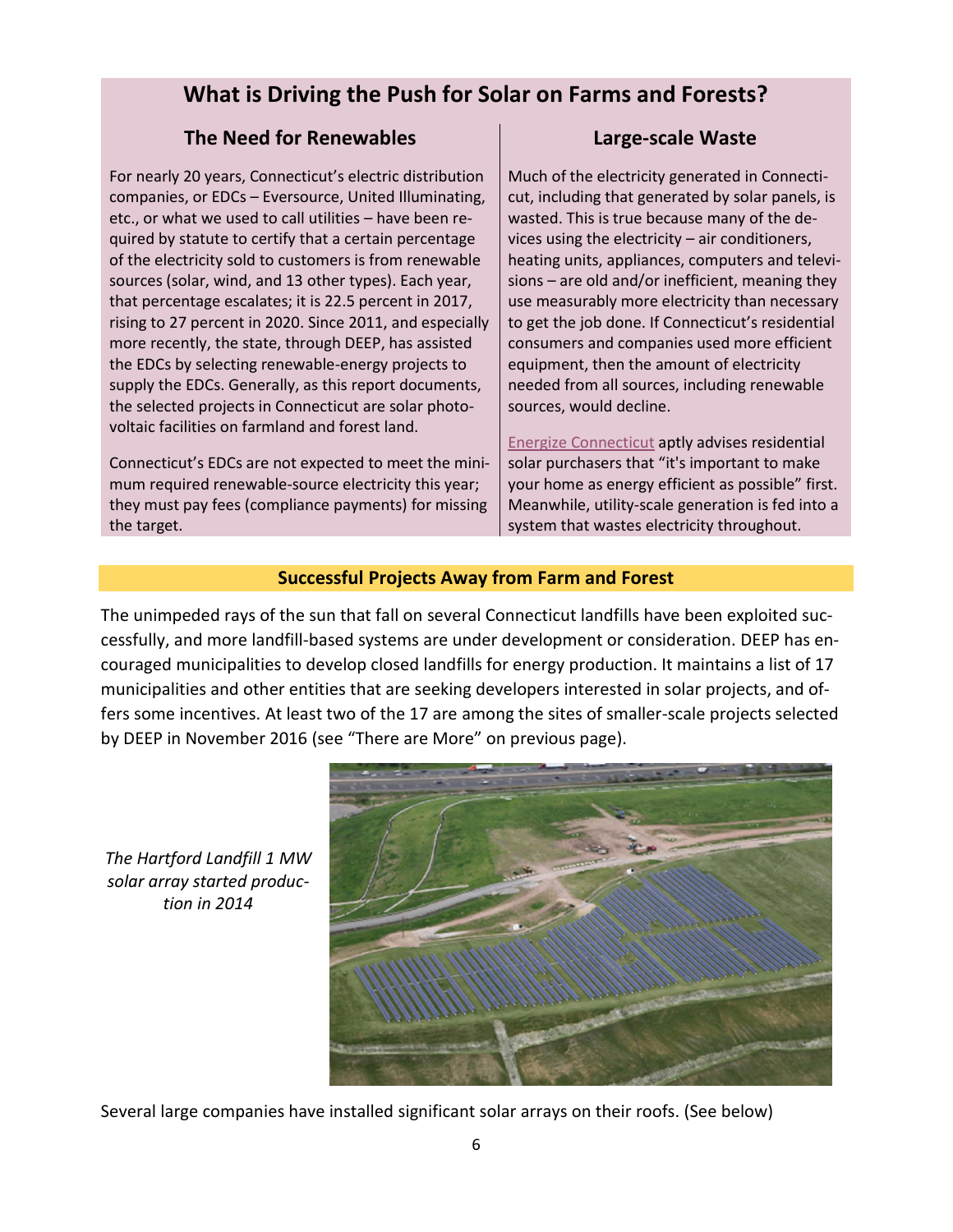### **What Are the Options?**

**State Lands** – The CEQ has received numerous comments from Connecticut residents who have noticed the prominent solar arrays along the Massachusetts Turnpike (I-90). They are indeed prominent, but not truly significant in terms of power production: their total generation capacity is about six MW. (If on farmland, that capacity would consume approximately 30 acres.)

Could Connecticut identify non-conservation state properties that might be suitable for solar photovoltaic facilities and lease them to bidders? To do so might conserve private forest and farmland and generate revenue for the state. Potential lands might include highway corridors and institutional land. It is an opportunity to explore, but the CEQ is not aware of many large state properties that would be available. (There is more discussion of state property on page 14.)

**Landfills** – The typical landfill solar installation in Connecticut is between one and two MW (but generally toward the lower end of that range). Most of the 17 closed landfills mentioned on page six are small, but three exceed 50 acres. Based on gross acreage, development of all 17 landfills mentioned above could perhaps yield up to 80 MW of clean electricity – worth pursuing, but not the major portion of Connecticut's goal for Class I renewable energy generation, estimated to be 2,000 MW by 2030. (For perspective, Connecticut's peak electricity demand on a hot summer day reaches about 7,000 MW.) Because nearly every municipality has one or more closed landfills, there likely are additional ones suitable for solar photovoltaic development.

**Brownfields and Industrial Lands** – If effective incentives were offered to develop solar generating facilities on brownfields (which include derelict or underused contaminated properties but not landfills), could the electricity generation be significant? The National Energy Research Laboratory answered that question for the nation as a whole: only a small fraction of disturbed and contaminated lands are suitable for utility-scale solar photovoltaic facilities, but even those sites would yield enough electricity to meet federal solar-energy goals without disturbing any agricultural or forested lands at all!<sup>3</sup>

The national data reveal that the largest contaminated and disturbed sites are well west of Connecticut. For a more local projection, the Unites States Environmental Protection Agency (USEPA), through its Re-Powering America's Land project, estimates that the solar photovoltaic capacity on brownfields and certain other potentially-contaminated industrial lands in Connecticut is about 2,000 MW, an astounding amount that would nearly equal the potential output of Millstone nuclear generating station (which in 2015 produced 46 percent of the electricity generated in Connecticut). However, review of the site-by-site data shows that many of those industrial sites, whether currently contaminated or not, are in use for regular commercial or industrial purposes; the actual area of abandoned or underutilized brownfield properties would yield far less electricity. Nobody knows how many brownfield sites in Connecticut would be suitable. Despite these weaknesses in the USEPA data, the composite potential of these currently unproductive brownfields, of which there are hundreds, could be significant and worth pursuing.

**Rooftops** – The potential is enormous. Dozens of companies have installed solar photovoltaic panels on their extensive rooftops. These companies stand to benefit financially, in part because of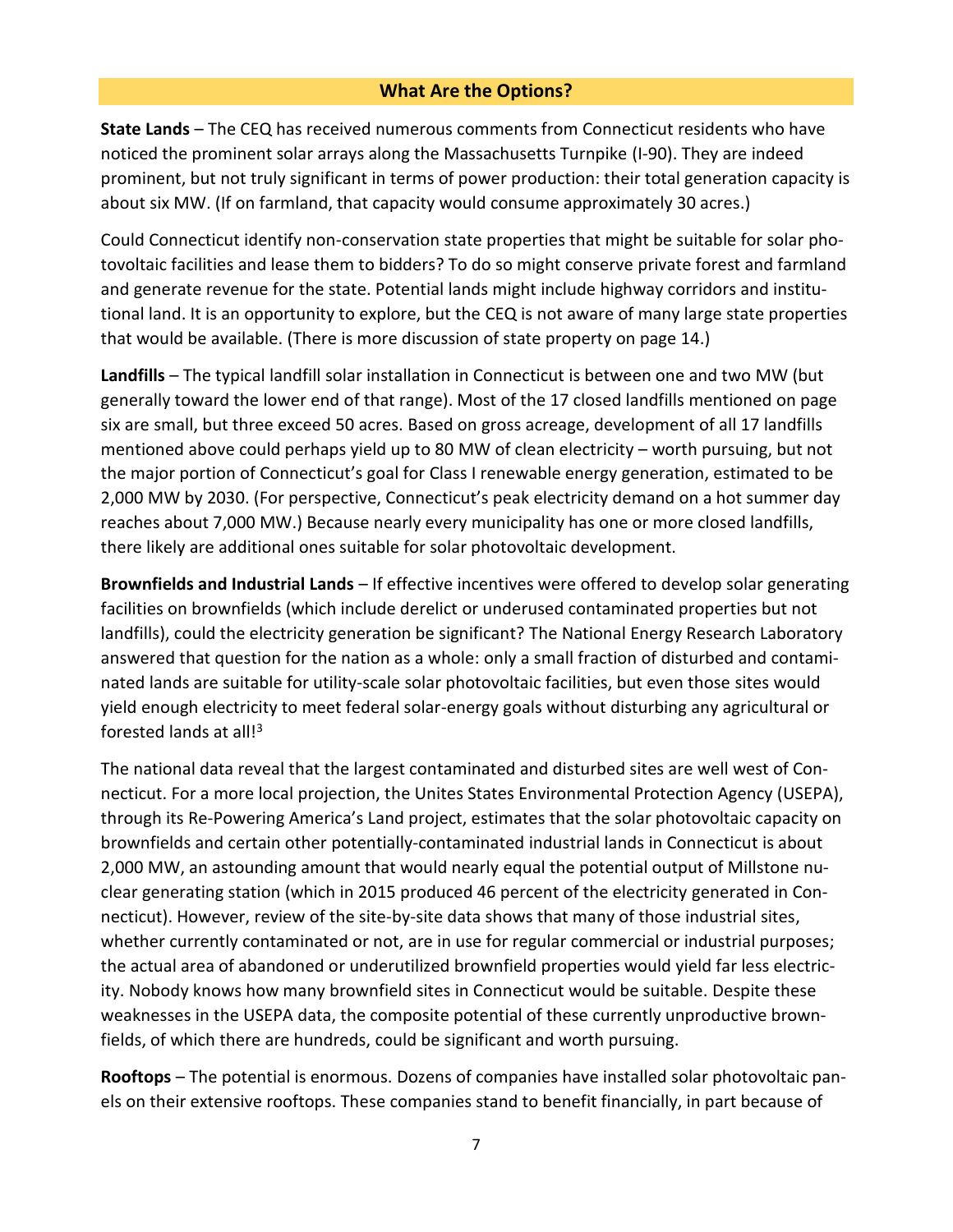incentives offered through tax credits and successful financing mechanisms adopted to spur the adoption of solar energy. Dozens more manufacturing firms expressed interest in a 2016 incentive program administered by the Connecticut Green bank.

More than 12,000 single-family Connecticut homes sport photovoltaic panels. The growth in residential systems has been rapid (Figure D, below), and the growth potential is even greater: more than 70 percent of Connecticut homes could benefit from solar photovoltaic systems, according to a 2013 study commissioned by the Connecticut Green Bank.<sup>4</sup> In total, those properties could generate nearly 4,000 MW of electricity during the day. Complementary battery storage systems will satisfy part of the nighttime demand. If homeowners who do not have favorable conditions for their own photovoltaic systems were allowed to partner with others through community systems, the potential would be greater still.



# Figure D: Households Buying Renewable Electricity and Households with Solar Photovoltaic Systems

*The yellow (upper) portion of the bars represent Connecticut homes with solar photovoltaic systems. (The chart is reproduced from Environmental Quality in Connecticut. The blue (lower) portion of the bars tracks customers who buy renewable electricity through a program that was discontinued in 2016.}*

In sum, the potential for solar development on rooftops is so great that development of farm and forest land for electricity production could be redundant. The National Renewable Energy Laboratory estimated in 2012 that the generating capacity of solar panels on all suitable rooftops (including residential, industrial and commercial) in Connecticut would be 6,000 MW, equivalent to photovoltaic facilities on nearly 30,000 acres of rural land.<sup>5</sup> Assuming this estimate of technical potential to be wildly optimistic (and bringing it in line with the 2013 study of residential solar potential, discussed above), an estimate of 60-percent development of the rooftop potential would yield electricity generation equivalent to 18,000 acres of installations on rural fields and forests.

Despite the potential for rooftop solar generation to dwarf what is being developed on farms and forests, the latter cannot simply be cast aside in favor of more rooftop generation until state policies and statutes are adjusted. Rooftop generation generally is developed "behind the meter" to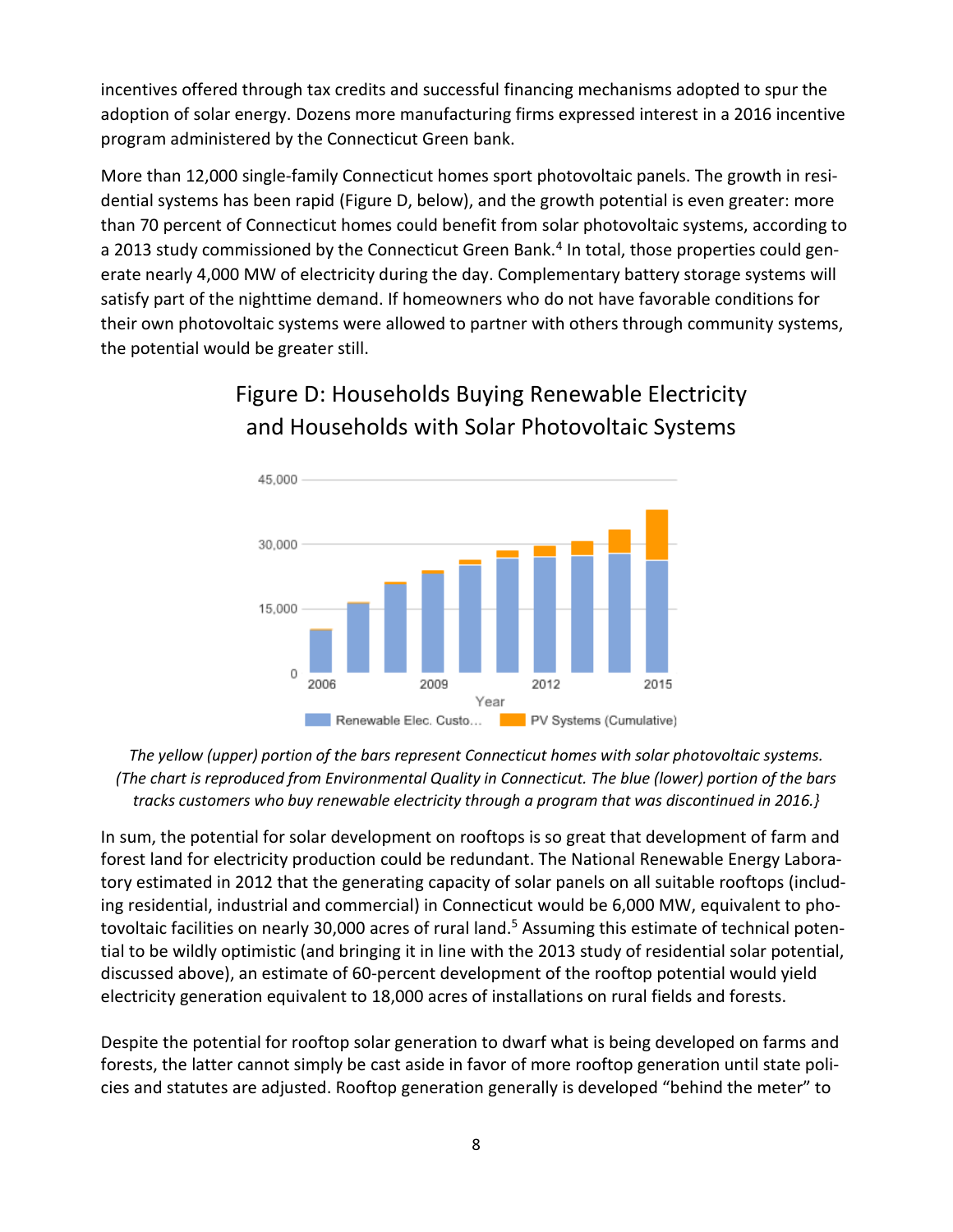

*The corporate and manufacturing headquarters for Polamer Precision, Inc., in New Britain*

reduce the occupant's own electricity purchases, not to supply the grid and EDCs with a stream of renewable electricity for their portfolios. Nonetheless, rooftop generation helps the state achieve its renewable-energy goals by reducing the amount of electricity that EDCs need to purchase from generation sources of all types. For the future, the CEQ recommends that DEEP's 2016 revisions to the Comprehensive Energy Strategy include an expansive strategy for rooftop solar.

#### **Connecticut's Sustainable Economy**

Achieving Connecticut's goals for stability, efficiency, land conservation, economic opportunity, health and happiness requires more than a fixation on the lowest price for a commodity. To choose a supplier solely because its product is the cheapest ignores the costs that its production imposes elsewhere in the economy. In the case of solar photovoltaic generation, widespread use of farmland and forest is likely to result in several costs that should be considered in decision making: the reduction in available farmland and consequent rent increases; the loss of jobs in agriculture and forestry;

### **The Balance Trap**

The simultaneous pursuit of two state goals which appear to be in conflict is often portrayed as a balancing act. Unfortunately, the "balancing" approach usually results in the diminishment of both pursuits. In the case of renewable energy and the conservation of land – two goals in which the state has invested much – the solution is to integrate or harmonize the two: find a way to stimulate the development of renewable energy on appropriate sites while continuing policies that conserve productive lands. An integrated approach will require accurate evaluation of all costs and benefits.

the continued costs of carrying brownfields and under-utilized lands that could be hosting energy facilities if those facilities were not built on green fields; the additional costs of finding alternate uses for the brownfield sites; the loss of jobs in one renewable-energy industry that is based in Connecticut if another technology built with imported materials is selected instead; the additional costs of making up lost progress toward the state's goals for Connecticut Grown food and wood; and ecological costs such as habitat fragmentation and destruction .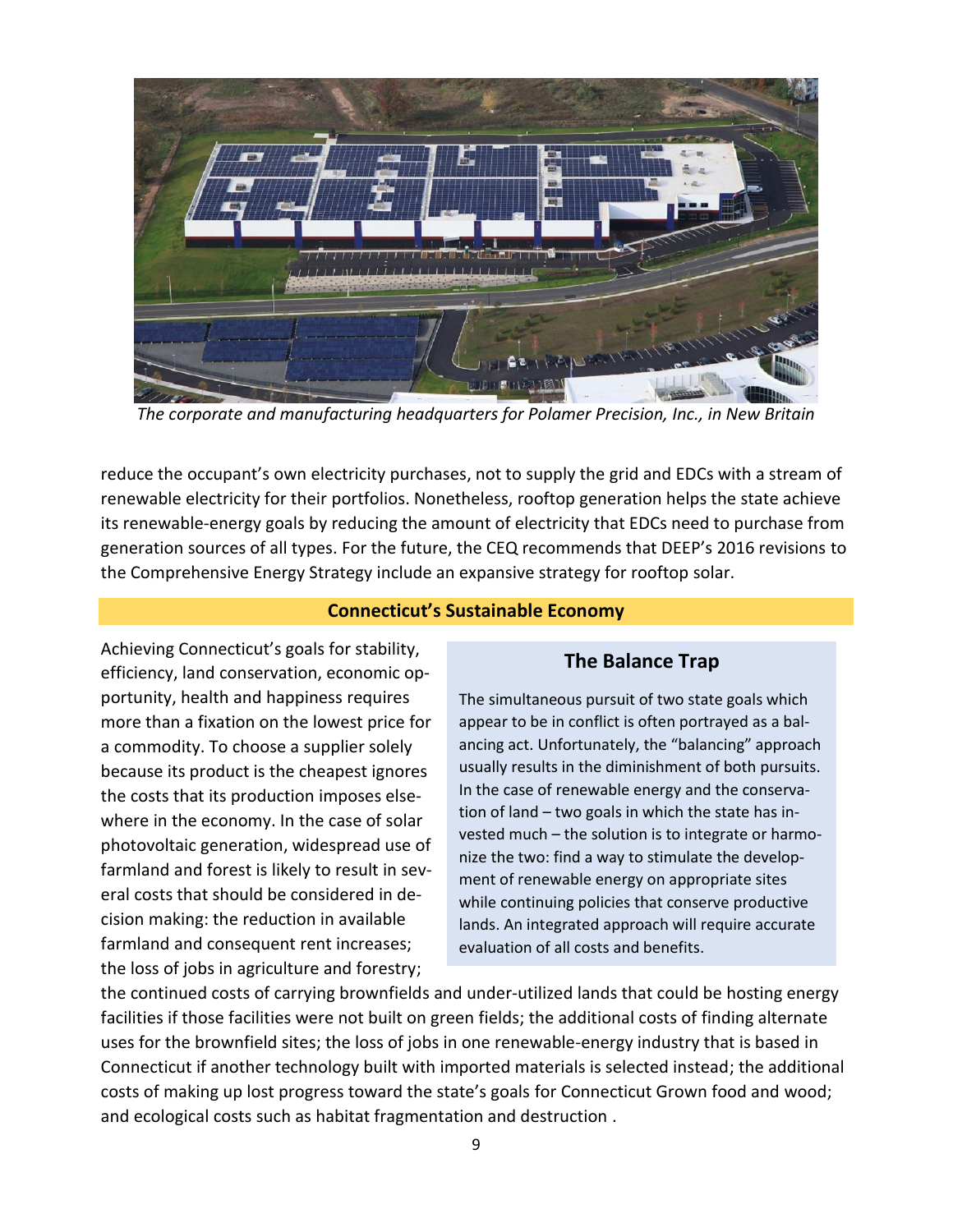In future rounds of renewable project selection, **the Council recommends that DEEP be required by statute to give meaningful weight to siting considerations; this likely would require DEEP to create a point system that awards substantial points for siting a project on land that is not farmland, forest, grasslands or other land of ecological value**. **DEEP should consult the Department of Agriculture and the Council on Soil and Water Conservation. (In comments to the CEQ, the latter expressed a willingness to assist in such an effort.)** 

#### **Incentives?**

The Connecticut Green Bank manages powerful incentives for solar development. However, its successful efforts to spur solar development by homeowners and corporate consumers have not eliminated the push for utility-scale solar photovoltaic facilities that consume farm and forest. If Connecticut continues to seek utility-scale solar photovoltaic generation, incentives will be needed to overcome the market's bias toward farmland and forest.

The Department of Economic and Community Development periodically awards competitive grants to municipalities to assess and/or clean up brownfield properties. Points are awarded for projects that include renewable energy production, but the total (five out of 130) probably is too small to be a powerful incentive. Developers will need something more substantial to abandon farm and forest for brownfields, especially brownfields that might be small and scattered.

Major impediments to siting generating facilities on brownfields are the same ones that impede other types of development: the cost, time and uncertainty inherent in cleaning up contaminated property. As long as it is faster, cheaper, and more certain to develop on uncontaminated properties, the results are predictable: Connecticut residents will watch productive green lands be converted to industrial uses while the abandoned properties sit idle, untaxed and possibly blighted. **The CEQ is recommending adoption, perhaps through a pilot program, of incentives that would lead to use of brownfields for solar development.**

The Massachusetts Department of Energy Resources is [proposing](http://www.mass.gov/eea/energy-utilities-clean-tech/renewable-energy/rps-aps/development-of-the-next-solar-incentive.html) a new solar incentive program that would reward projects proposed to be developed on brownfields and landfills.

# **Regulation of Location**

Under current law, there are only two major governmental decision points that influence the siting of utility-scale solar photovoltaic facilities: 1) DEEP's selection of renewable-energy projects for electricity procurement, discussed above, and 2) approval by the Connecticut Siting Council.

Most large fossil-fueled electric generating facilities proposed in Connecticut must obtain a Certificate of Environmental Compatibility and Public Need from the CSC. Most other types of facilities regulated by the CSC, including telecommunications facilities (i.e., cell phone towers), also must obtain such a certificate. The [application process](http://www.ct.gov/csc/lib/csc/guides/2016guides/citizens_guide_to_siting_council_procedures_elec_gen.pdf) for obtaining a certificate affords each project a high level of scrutiny and grants the CSC considerable decision-making discretion. However, neither is true for utility-scale solar facilities. Because of a law adopted in 2005,<sup>6</sup> years before the current solar boom, renewable energy projects less of less than 65 MW generating capacity need not obtain a certificate: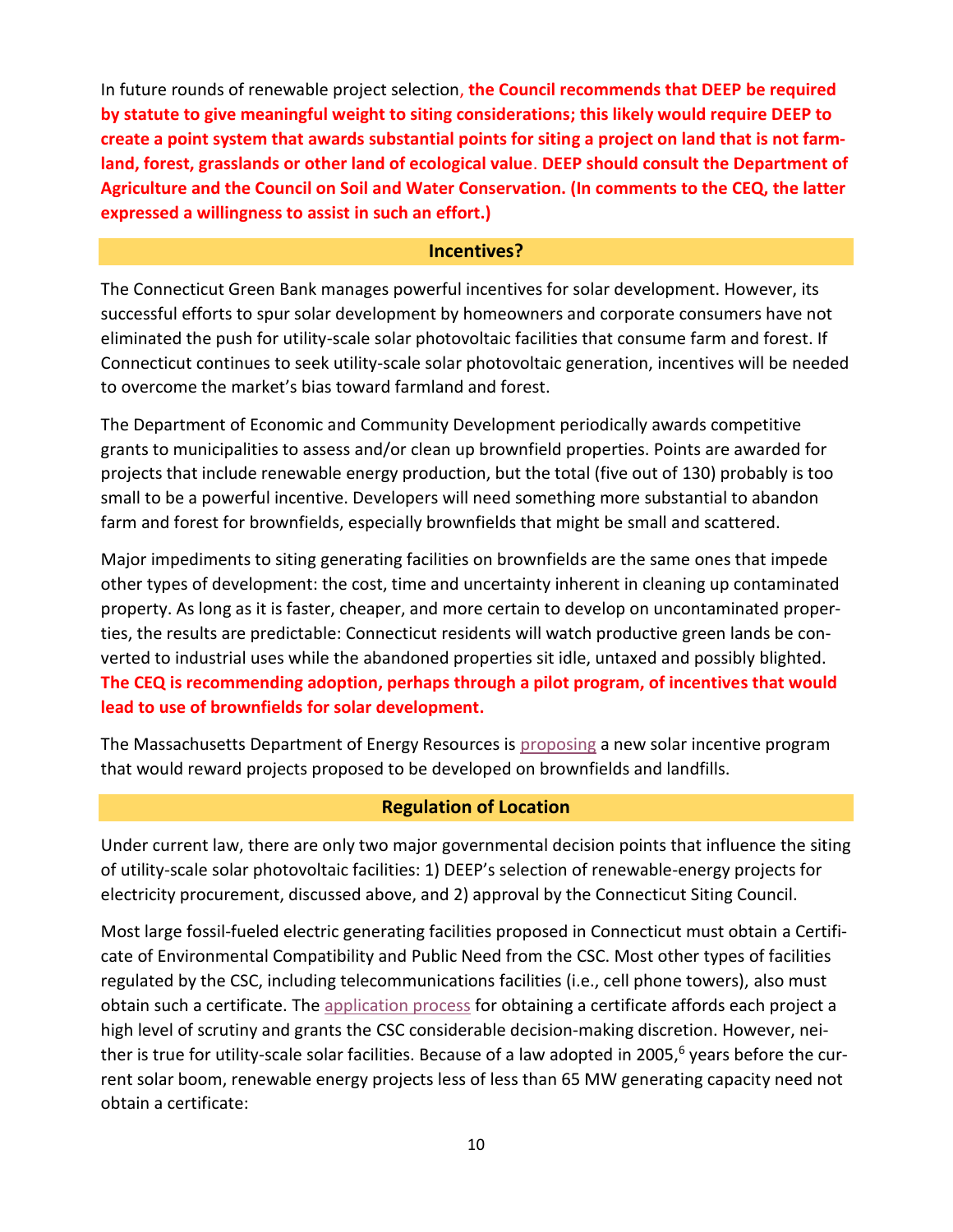**"Section 16-50k** – Notwithstanding the provisions of this chapter or title 16a, the [siting] council **shall approve by declaratory ruling** [that no certificate is required for]… the construction or location of any customer-side distributed resources project or facility or gridside distributed resources project or facility with a capacity of not more than sixty-five megawatts**, as long as such project meets air and water quality standards** of the Department of Energy and Environmental Protection." [emphasis added]

In Connecticut, utility-scale solar photovoltaic facilities are always less than 65 MW. As long as a project avoids significant impact to wetlands and watercourses, it will be approved. There are several deficiencies evident in this limited oversight required by statute; examples include:

- A 65 MW solar facility approved by declaratory ruling will affect more than 300 acres.
- If an entire project is proposed to be developed on prime agricultural soils, the CSC has no option but to approve it by declaratory ruling.
- If a project eliminates the upland habitat of a very rare species, the CSC has no option but to approve it by declaratory ruling.
- Impacts to historic or cultural sites cannot be considered.

The CEQ concludes that the 65-MW exemption is ill-suited to utility-scale solar photovoltaic installations (while being potentially useful to less land-intensive technologies). **The General Assembly should amend the CGA Section 16-50k to require utility-scale solar photovoltaic facilities to obtain a Certificate of Environmental Compatibility and public Need and should require the CSC to consider the full range of environmental impacts it normally considers when evaluating energy projects as well as the impacts to agriculture and agricultural land.**

# **Determining What is at Stake: the Need for Careful Siting**

Potential impacts to agriculture are discussed on page three. It is important to note that more acres of forest land than farmland are being transformed into energy facilities.

According to [Environmental Quality in Connecticut,](http://www.ct.gov/ceq/cwp/view.asp?a=4772&q=572614) the birds that inhabit mature forests and young forest have been declining over the long term, even as the total area of forest in the state stabilized during the recent recession and recovery period. The birds inhabiting mature forests are affected greatly when the forests are fragmented into smaller parcels, and the young-forest birds face numerous challenges.

Some areas with no trees, potentially ideal for solar energy production, can harbor even more threatened species than forests do. Several rare grassland bird species have benefitted over the last decade from a targeted initiative by DEEP and its partners, but others declined. Conservation of grasslands remains a formidable and high-priority challenge for Connecticut.

The habitat potential of many non-wetland areas is often underestimated. Even lands that appear at first glance to be no more than sandy wastelands can harbor very rare species that depend exclusively on such lands. Does this mean that there are no suitable sites for large-scale energy facilities, or that all sites should be treated equally? No. It means that each site should be subject to a thorough review of its natural resources, and that the CSC should have the authority to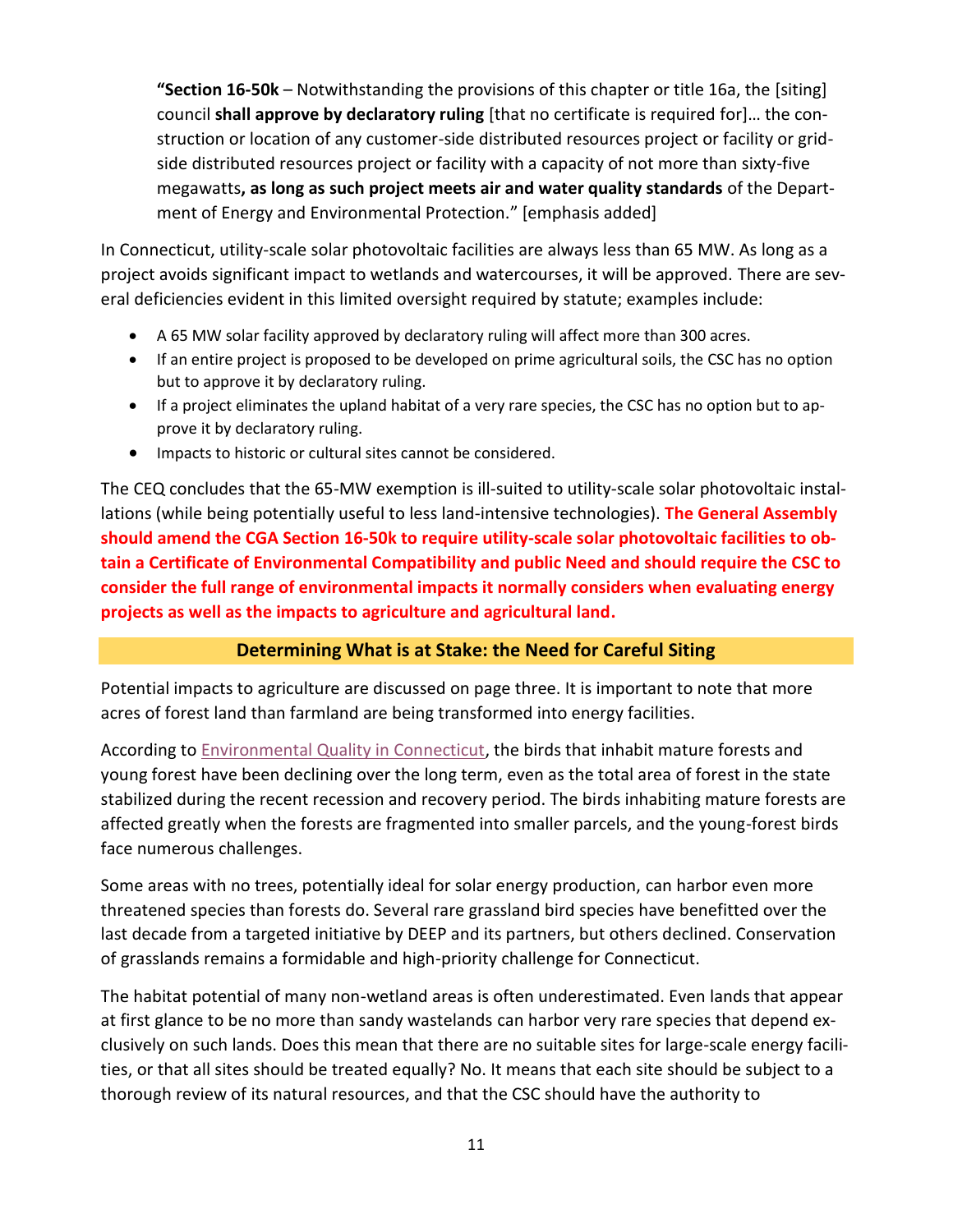act on that information. The desired outcome is development of energy facilities where the impacts are least.

The CSC collects [information](http://www.ct.gov/csc/lib/csc/guides/2016guides/renewable_energy_facility_petition_guide_081616.pdf) from petitioners about trees and wildlife but cannot do much with it except where wetlands and watercourses are involved. (There could be consequences if a petitioner documented federally-listed species on the land, but that is a rare occurrence.)

#### **Conclusion**

Connecticut's 2013 Comprehensive Energy [Strategy](http://www.ct.gov/deep/cwp/view.asp?a=4120&q=500752&pp=3) (CES) envisioned careful siting: "It is important that each renewable power project be considered in light of other state policy objectives, such as optimizing the way land is used in the state." (p. 90, CES) That same strategy, in discussing the large potential for utility-scale solar, adds the phrase "ideally on underutilized lands." (p. 91)

Under current laws, such land-use objectives cannot be realized or even considered.

# **Can Utility-Scale Solar Photovoltaic Electricity Generation be** *Good* **for Agriculture?**

In the long-term, probably not. Solar developers have asserted that photovoltaic generation could be regarded as a temporary use of land that, once restored 30 years hence, could be returned to growing crops. Information submitted to the Connecticut Siting Council by the Commissioner of Agriculture disputes that assertion, noting the trenching, mixing of soil layers and other disruptions of the land.<sup>7</sup> For one solar development, much of the topsoil reportedly was removed from the site, while a storm washed much of the remaining soil into nearby streams. Clearly the placement of solar arrays and associated equipment has the potential to damage soils; that potential is not evaluated by DEEP or the CSC.

Other arguments have been made to the effect that farming is an uncertain business for which leasing some land for electricity production could be a stabilizing force, and in some cases essential to the long-term prospects for a farm's success. CEQ does not recommend that such farms be prohibited from leasing their land for electricity production. However, the CEQ notes that the potential benefit to individual farms is not evaluated by DEEP when it selects renewable-energy projects, nor does DEEP consider the impacts to individual farms that might *lose* critical leased farmland. Furthermore, it appears that many solar facilities could be expanded easily to consume more of the farm. One cannot conclude, without further research, that utility-scale energy facilities are good for the overall agricultural sector in Connecticut. In any event, there should be no need to sacrifice agricultural production to increase electricity production.

#### **Looking Ahead**

The National Renewable Energy Laboratory is studying ways to integrate agriculture with solar facilities as an alternative to "balancing" the two.

Minnesota has adopted laws and policies to encourage solar photovoltaic facilities to be planted with pollinator-friendly plants. For Connecticut, this would appear to be a beneficial approach to solar facilities, but not a reason to place the facilities on farmland.

Connecticut offers "virtual net metering" policies that offer incentives for the placement of renewable energy facilities on farms *when they benefit the agricultural business*; these policies are beneficial and could be expanded beneficially if they do not take prime agricultural soils out of production. Even without virtual net metering, agricultural businesses can benefit from installation of solar arrays for their own consumption; such development is very different from utility-scale development and should not be impeded by the CEQ's recommendations.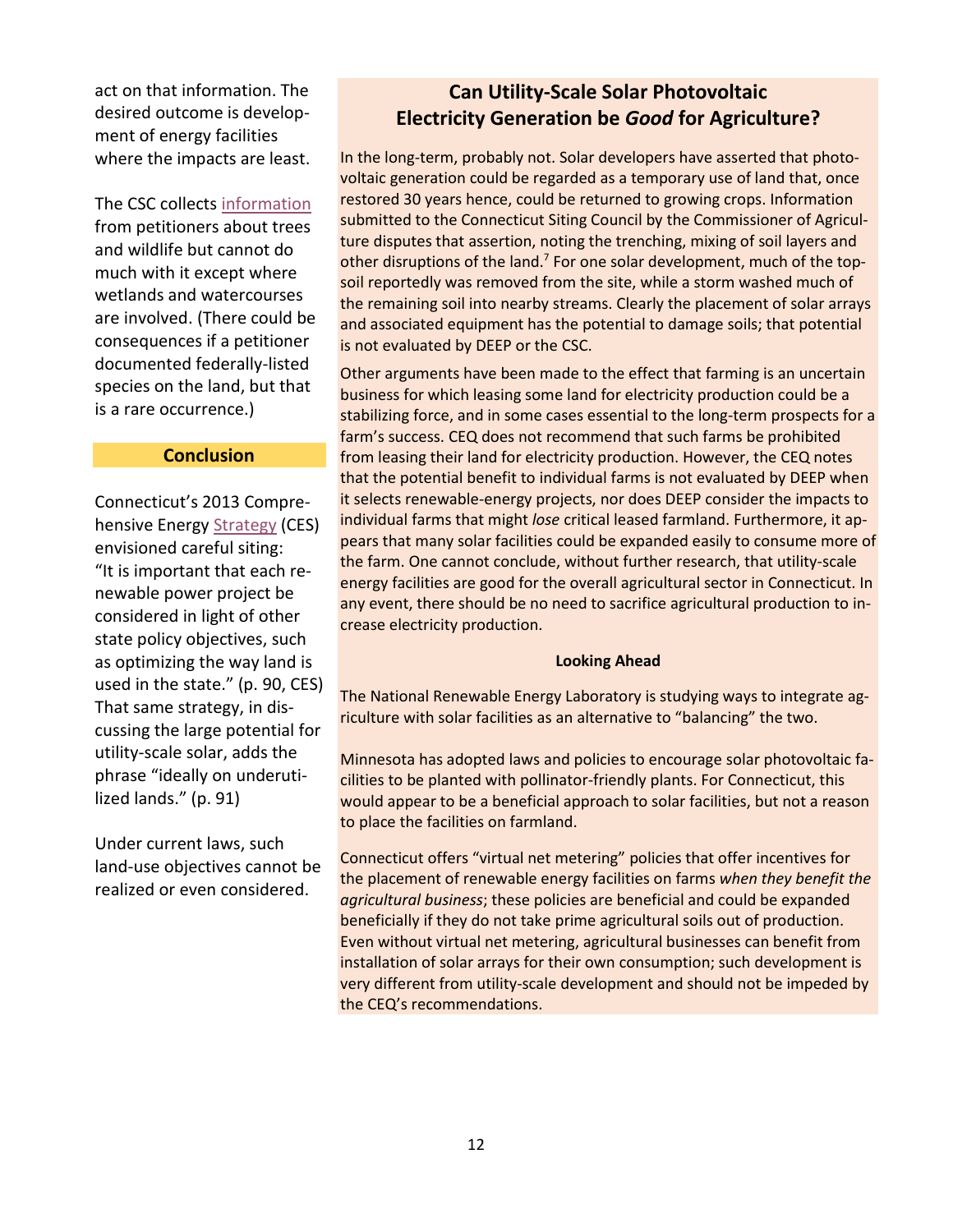#### **How Have Other States Responded?**

Many states, counties and municipalities have recognized the contradiction inherent in sacrificing valuable natural and economic resources for renewable electricity production. The following is a very small sample of legislative responses, included here to illustrate the challenge nationwide; they should not be confused with the CEQ's recommendations for Connecticut action.

- o The Massachusetts Department of Energy Resources announced, in January 2017, a proposal to overhaul its solar incentive programs. The proposals would reward proposals to use landfills, brownfields, rooftops and parking lots and impose a fee on proposals to use undeveloped lands.
- $\circ$  Wright County, Minnesota, enacted a six-month moratorium on applications in 2016, while Stearns County convened a work group to recommend ordinance revisions, adopted in December, that require solar facilities to include habitat for pollinators.



- $\circ$  Santa Clara County, California, specifically prohibits facilities on certain agricultural lands and allows them on others that are deemed to be of marginal quality for farming purposes (Ord. NS–1200.331, adopted in 2010).
- o The New Jersey Energy Master Plan 2015 Update states: "The State should continue its policy of discouraging the development of solar farms on farmland and undeveloped open spaces, such as forests, and encouraging their placement on or above impervious surfaces or on landfills, brownfields or areas of historic fill."
- o Monson, Massachusetts approved a bylaw amendment restricting large solar facilities to industrial and commercially-zoned districts.
- o Talbot County, Maryland enacted a six-month moratorium on solar arrays larger than two acres to "consider the impact of solar array energy systems on environmentally sensitive areas and agriculturally productive lands."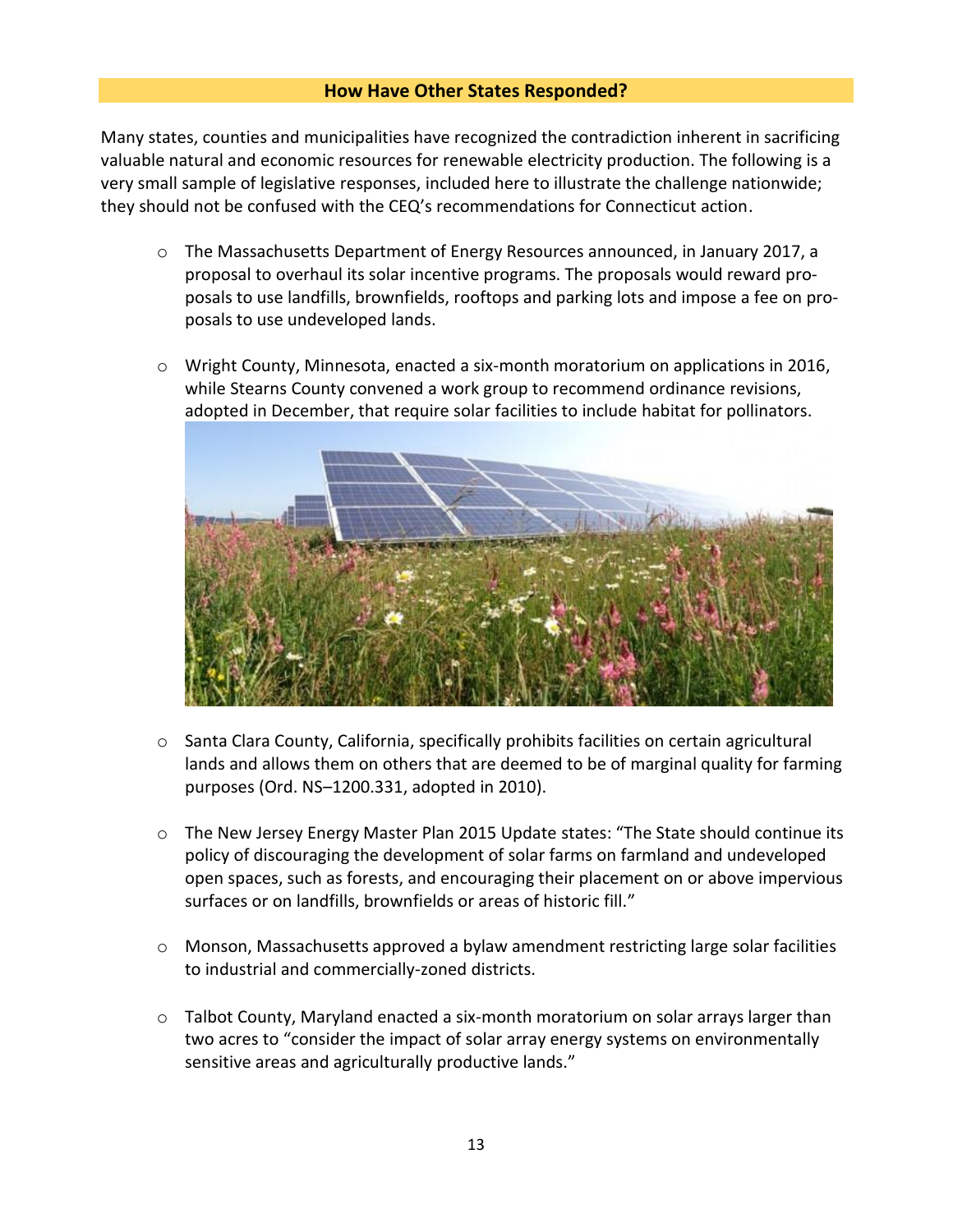# **Good Questions & Interesting Ideas for Future Research and Action**

The CEQ posted a draft version of this report on its website in January 2017 and received dozens of excellent comments. Many of the suggestions were applied to the text of the report above. Some of the suggestions struck the Council as very worthwhile, but time did not allow for their full evaluation. Here is a sampling of suggestions for future research and action:

- State lands: Conducting an inventory of state-owned non-conservation lands for their solar potential would take too long. Could DEEP simply issue a Request for Proposals (RFP) that invited solar developers to propose specific state lands for case-by-case consideration? The state potentially could reap lease revenue while the private sector shoulders the cost of identifying the best lands.
- Reportedly there are municipalities that might wish to participate in procurement rounds but are precluded from large-scale project procurement because the available land is not in one parcel. Could future RFPs allow for an assemblage of projects that in combination exceed the minimum 20 MW threshold?
- Which utility rights-of-way, which already consume considerable acreage, could accommodate solar photovoltaic generation? Could the benefit of the generation's proximity to the grid (in the case of electricity-transmission rights-of-way) help to overcome problems inherent in using the transmission corridors for generation?
- What types of land not discussed in this report also should be considered for solar development?
- There is considerable research underway in other states on co-location of solar energy and agricultural production, as well as pollinator-friendly vegetation, that could be applied to Connecticut.
- The concept of steering energy facilities toward previously-developed land and away from farm and forest is a good one; it should be included explicitly in the State Conservation and Development Policies Plan and should apply to other state-supported projects.
- Invasive species, including fast-spreading *Phragmites* (Common Reed), follow land disturbances in Connecticut. The CSC should include mandatory requirements for post-construction maintenance of properties, including effective control of invasive species.
- Connecticut should pursue renewable-energy sources that consume less land.
- Some of the recommendations in this report could be included in DEEP's ongoing update to the Comprehensive Energy Strategy.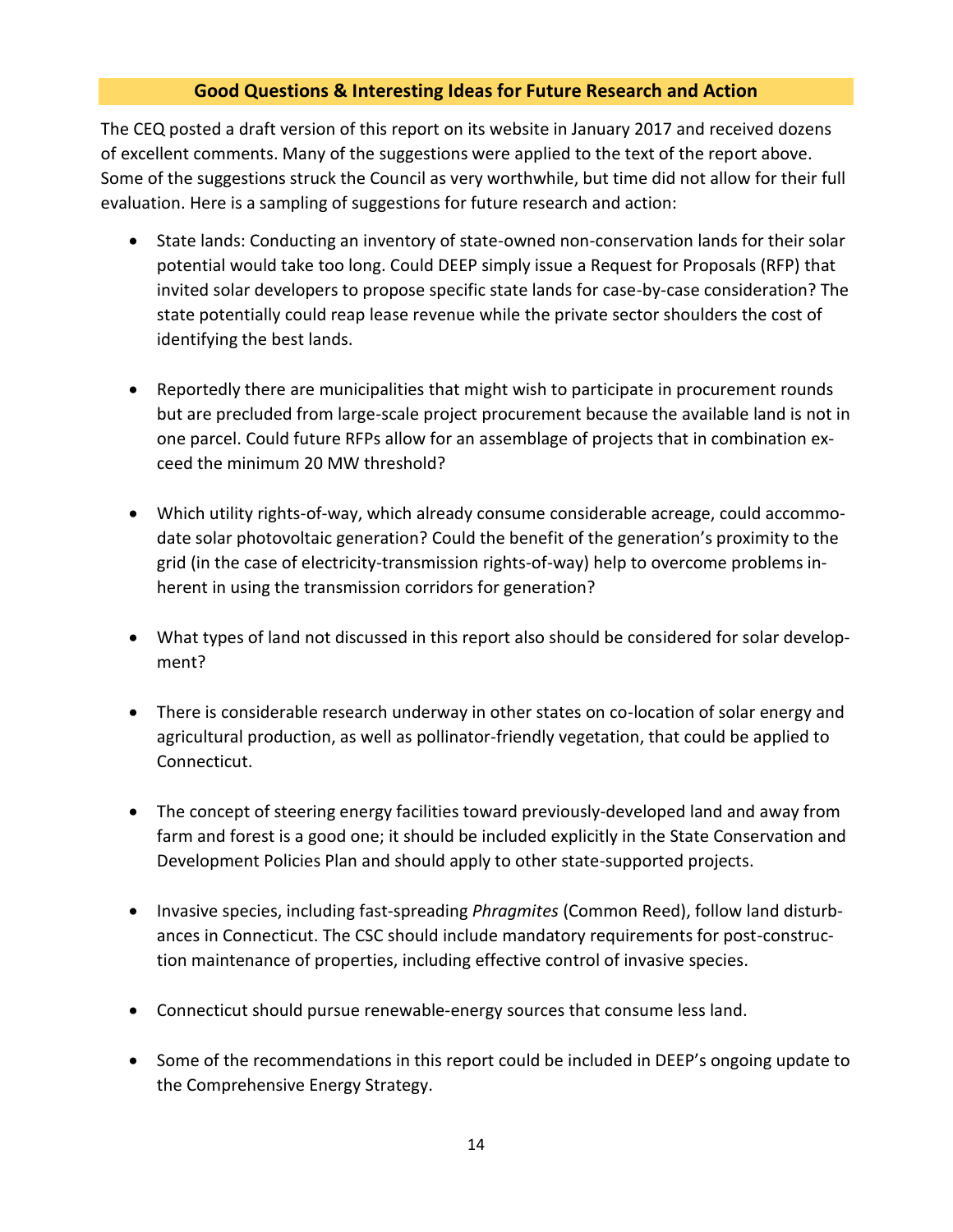### **Notes**

1. Connecticut Siting Council procedures provide for input from affected municipalities, but the local zoning, inland wetlands and other regulatory agencies do not have decision-making authority. Municipal agencies do have enforcement authority when there is a violation of inland wetlands and watercourses regulations and the impacts go beyond the solar development's boundaries.

2. *Solar Siting and Sustainable Land Use*, Association of New Jersey Environmental Commissions, 2012, available at<http://www.anjec.org/pdfs/SolarWhitePaper2012.pdf>

3. *Solar Development on Contaminated and Disturbed Lands*, National Renewable Energy Laboratory, December 2013, available at<http://www.nrel.gov/docs/fy14osti/58485.pdf>The estimates in this document are based on a conservative formula where one MW of photovoltaic generation needs 10 acres; most estimates use a ratio of one MW to five acres.

4. *The Addressable Solar Market in Connecticut*, prepared for Connecticut Clean Energy Finance and Investment Authority (now the Connecticut Green Bank) by GeoStellar, Inc., 6 December 2013, available at [http://www.ctgreenbank.com/wp-content/uploads/2016/03/Total\\_Addressable\\_Market\\_CT\\_Final.pdf](http://www.ctgreenbank.com/wp-content/uploads/2016/03/Total_Addressable_Market_CT_Final.pdf)

5. *U.S. Renewable Energy Technical Potentials: A GIS-Based Analysis*, National Renewable Energy Laboratory, July 2012, available a[t http://www.nrel.gov/docs/fy12osti/51946.pdf](http://www.nrel.gov/docs/fy12osti/51946.pdf)

6. The legislation that exempted facilities up to 65 MW from the certificate requirement was not the subject of a public hearing at the Connecticut General Assembly; the exemption was inserted via a floor amendment.

7. Commissioner of Agriculture Steven K. Reviczky, letter to Connecticut Siting Council Re: Petition No. 1224, May 11, 2016, available at [http://www.ct.gov/csc/lib/csc/pending\\_petitions/2\\_peti](http://www.ct.gov/csc/lib/csc/pending_petitions/2_petitions_1201through1300/pe1224-deptagriculturecomments.pdf)[tions\\_1201through1300/pe1224-deptagriculturecomments.pdf](http://www.ct.gov/csc/lib/csc/pending_petitions/2_petitions_1201through1300/pe1224-deptagriculturecomments.pdf)